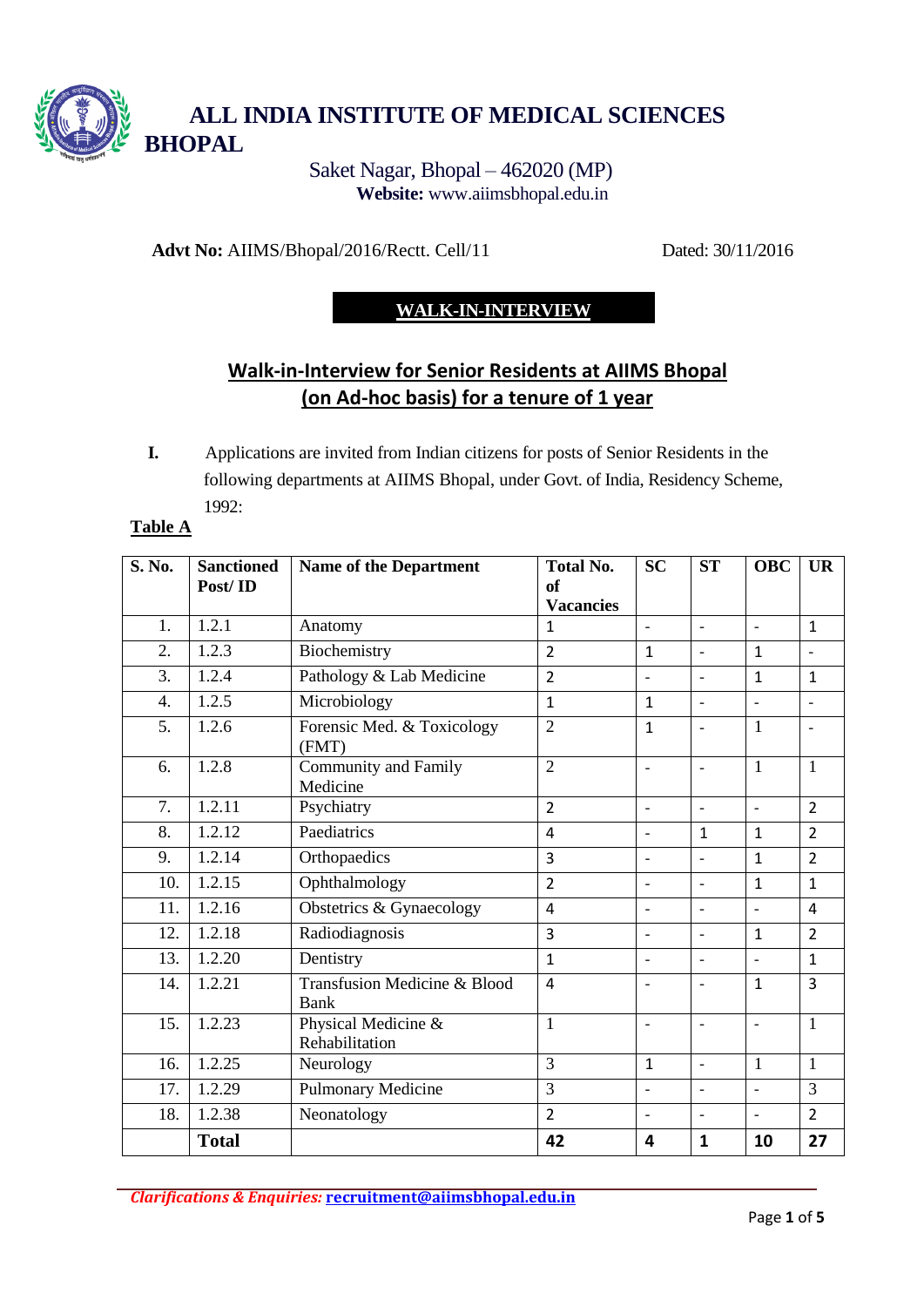## **Table B**

| S. No. | <b>Sanctioned</b><br>Post/ID | Name of the<br><b>Department</b> | <b>Total No. of</b><br><b>Vacancies</b> | <b>SC</b> | <b>ST</b> | <b>OBC</b> | <b>UR</b>      |
|--------|------------------------------|----------------------------------|-----------------------------------------|-----------|-----------|------------|----------------|
| 1.     | 1.2.9                        | General Medicine                 | 4                                       |           |           |            | $\overline{2}$ |
| 2.     | 1.2.13                       | <b>General Surgery</b>           | 5                                       |           |           |            | 3              |
| 3.     | 1.2.19                       | Anaesthesiology                  | 2                                       | 1         |           |            |                |
| 4.     | 1.2.32                       | Neurosurgery                     | 3                                       | 01        |           |            | $\overline{2}$ |
|        | <b>Total</b>                 |                                  | 14                                      | 03        | 02        | 01         | 8              |

#### *NOTE:*

- *The Director, AIIMS Bhopal reserves the right to vary the vacancies including reserved vacancies as per the Govt. of India rules/circulars and requirements. Reservation is applied as per Govt. of India guidelines.*
- *1 (one) seat is reserved for Persons with Disability (PWD) as per Govt. of India guidelines.* **(only OPH candidates may apply)** *in the Department of Microbiology. However, all PwD candidates may apply for posts under applicable categories (UR OBC, SC, ST)*
- *Age, experience and all other prescribed qualifications will be counted as on date of Walk-in-Interview.*

#### **II. Pay Scale:** Rs. 15,600-39100+GP 6600+NPA

#### **III. Essential Qualifications:**

- A MCI recognized postgraduate medical degree viz. MD/MS/DNB/Diploma in the respective discipline from a recognized University/Institute.
- For the post of Pulmonary Medicine a MCI recognized Postgraduate medical degree viz. MD in Medicine or MD/DNB/DTCD in Pulmonary Medicine from a recognized University/Institute.
- Candidates with DM/M.Ch. in concerned specialty will be preferred in respective departments as applicable.

#### **For non-medical candidates in Biochemistry, Anatomy, Microbiology, Pathology & Lab Medicine and FMT:**

• The candidate should possess M.Sc. Degree in the subject concerned, and Ph.D. in the subject concerned/allied subject from a recognized University/Institute.

#### **IV. Eligibility:**

 To be eligible for selection for these posts, the candidate should have passed the qualifying examination by 30.06.2016 & result declared to this effect on or before this date. The tenure of qualifying degree should also be completed latest by 30.06.2016.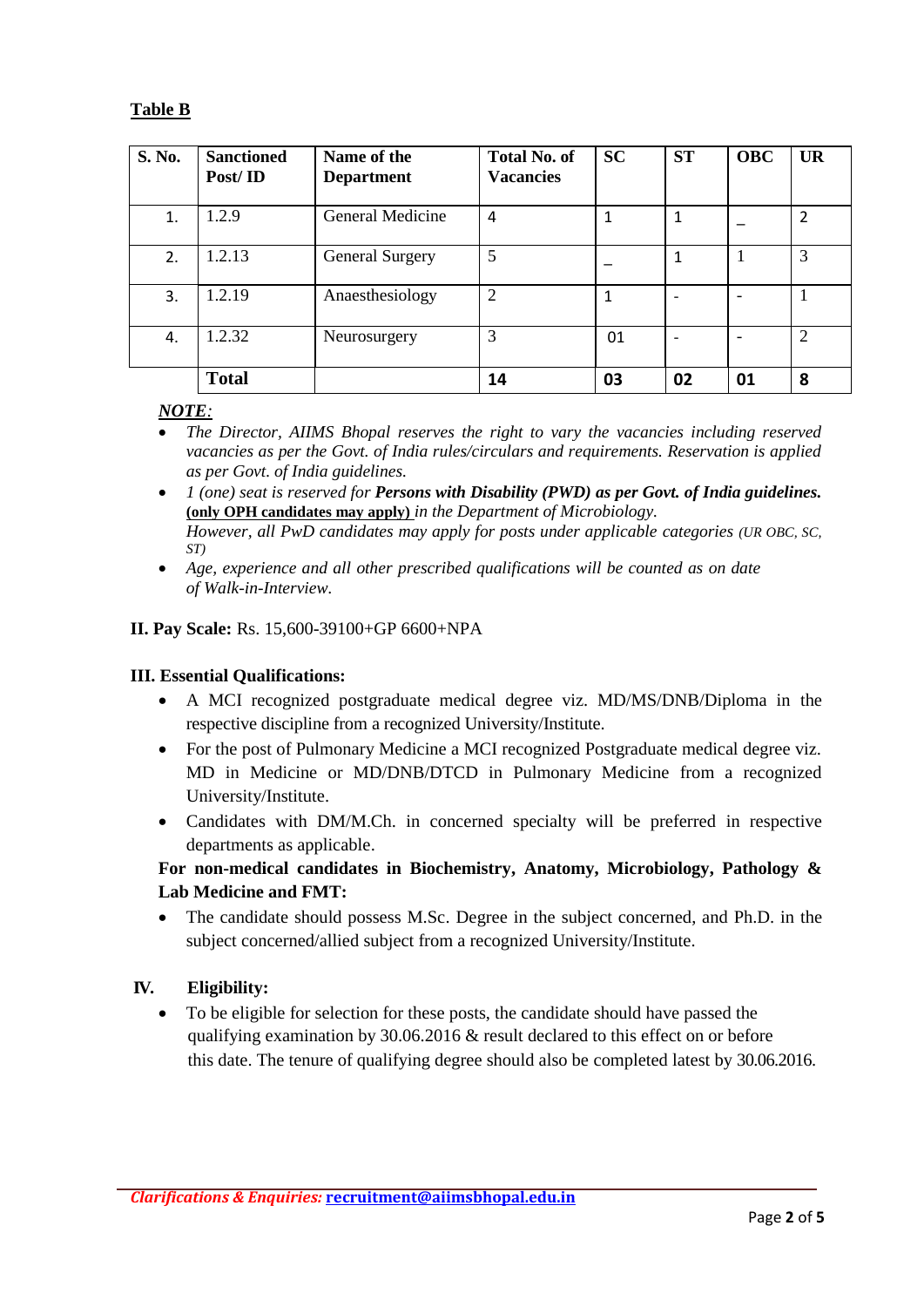**V.** The candidates who are in service in any Govt. Hospital/ Institutions are required to forward/submit their application through proper channel only. The candidates will not be permitted for Walk-in-Interview if they fail to produce "No Objection Certificate" from their employer on the day of Walk-in-Interview, during scrutiny of documents.

If it is brought to the notice of authorities at any stage that the candidate had not submitted application through proper channel, then the candidature will stand cancelled and in case of selected candidate, services will be terminated immediately.

# **VI. Upper Age Limit as on date of Walk-in-Interview :**

- i. Upper Age Limit: 33 years, relaxable for Scheduled Caste, Scheduled Tribe candidate up to a maximum period of five (5) years, for OBC candidates up to a maximum period of three (3) years.
- ii. In case of Physical Handicapped (OPH) candidates, age relaxation upto a maximum period of ten (10) years for General Category, Thirteen (13) years for OBC category and fifteen (15) years for SC/ST category candidates.
- iii. For those applying for these posts after completing DM/M.Ch. courses, the upper age limit on **date of Walk-in-Interview** will be 35 years. The age limit is further relaxable for SC candidates, ST candidates, OBC candidates and OPH candidates as above.

# **VII**. **Application Process**:

- Advertisement and draft Application forms are hosted at [www.aiimsbhopal.edu.in.](http://www.aiimsbhopal.edu.in/) and can be downloaded from the website.
- The duly filled application form along with the originals and self attested photocopies of all relevant certificates relating to age, qualifications and experience(s) with a selfattested coloured passport size photograph and the requisite application fee should be brought at the time of Walk-in-Interview.
- Persons working in the Govt./Semi-Govt. Organizations/ Corporations/Autonomous Institutes etc. should submit their application along with NOC.
- Director AIIMS, Bhopal reserves the right to cancel the advertisement at any point of time without prior notice or fill up less number of posts as advertised depending upon the institutional requirement.
- **The original certificates i.e. MBBS Degree Certificate, Internship completion certificate, Qualifying degrees (MBBS/MD/MS/P.hd./M.Sc./ Others) Medical Registration Certificate, Date of Birth Certificate, Caste Certificate, NOC etc., of the candidates who apply for the post of Senior resident will be verified at the time of Walk-in-Interview/ joining.**

## **VIII**. **Application Fees:**

- For OPH candidates: NIL
- For General/OBC candidates Rs. 1000/-
- For SC/ST candidates Rs.800/-
- Payment is to be made to "**AIIMS, Bhopal"** through DD only payable at Bhopal to be submitted along with the application form.
- Fee once remitted will not be refunded.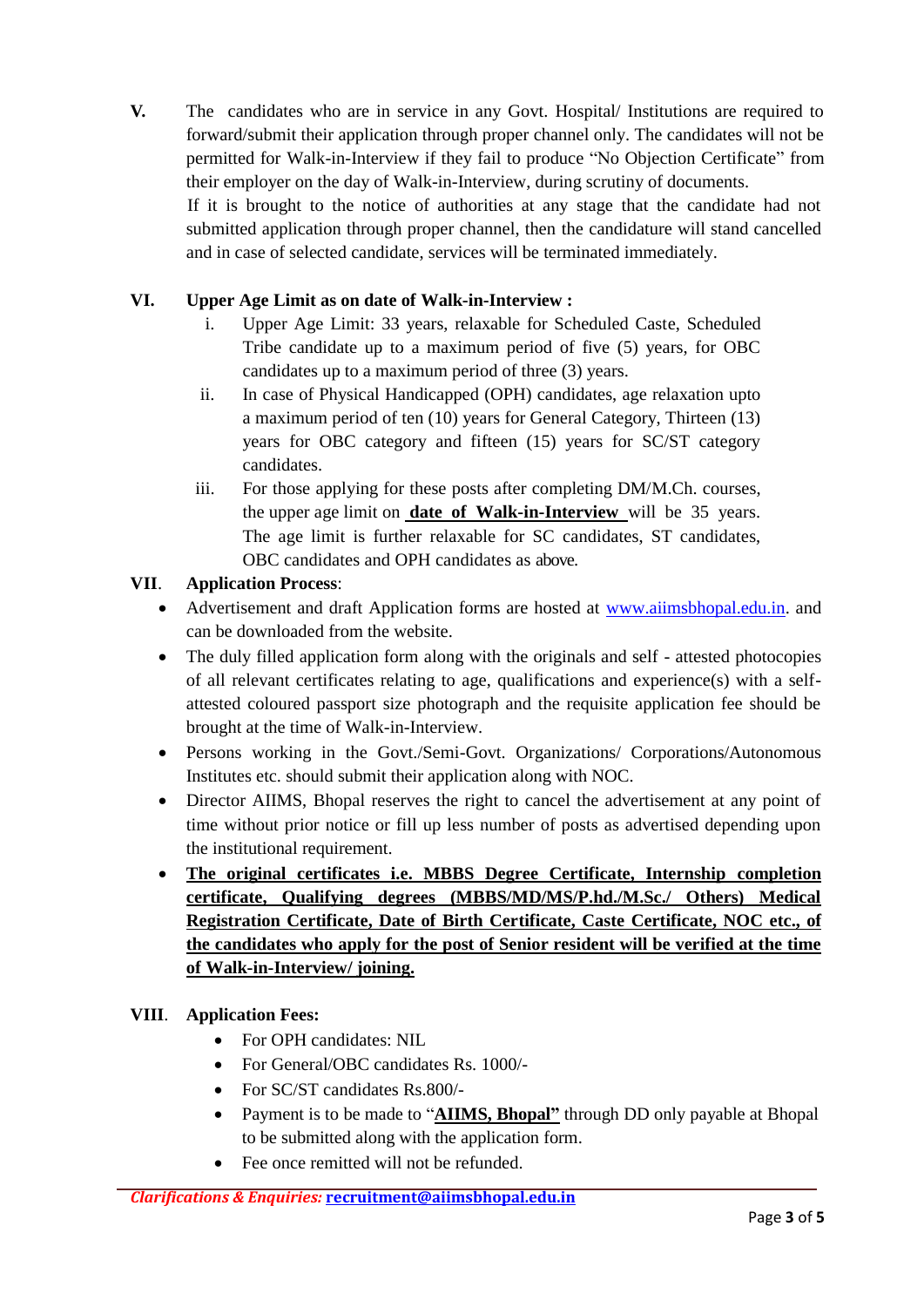**IX.** Tenure: The appointments for the posts of Senior Residents shall be for the period of 1(one) year or till regular appointment to the post, whichever is earlier.

**X. Documents:** Printed copy of the on-line application form and the self- attested photocopies of the following along with the originals must be brought at the time of Walk-in-Interview only

1. 'No Objection Certificate–NOC 'for those who are working in Central/State Government / Semi Government, autonomous institutions from their respective organization.

2. Degrees, Certificates, Mark sheets, Age proof, Caste certificate, Experience certificates and qualifying degree registration with State Medical Council.

#### **XI. Reservation for SC/ST/OBC/OPH shall be applicable as per Govt. of India policy:**

1. OBC Candidates will attach certificate issued by the competent authority in the form prescribed for Central Government jobs along with certificate that the candidate does not belong to Creamy Layer. Date of issue of Certificate should not be earlier *than one year of closing date of application.* 

2. For SC/ST-Certificate should be issued by Tehsildar or above rank officer in prescribed format.

3. Criteria for Orthopaedic Physically Handicapped:

- The candidate must possess a valid document certifying his/her physical disability is conforming to judgment of Supreme Court of India i.e.: "With the approval of the Ministry of Health & Family Welfare, Govt. of India vide letter no. 18018/2/2009- ME(P-1) dated 17.02.2009.
- Candidates with disability of lower limbs between 50% to 70% shall be considered and in case candidates are not available of such disability in the category, then the candidates with disability of lower limbs between 40% to 50% will also be considered as per decision in the Writ Petition (Civil) 184/2005-Dr.Kumar Sourav Vs. UOI & others in the Supreme Court of India.
- The disability certificate should be issued by a duly constituted and authorized Medical Board of the State or Central Govt. Hospitals/Institutions and countersigned by Medical Superintendent / CMO /Head of Hospital / Institution.
- The Medical Board issuing certificate shall conform to guidelines of Ministry of Social Welfare and Empowerment (Govt. of India).

#### **XII. Selection procedure:**

- Walk-in-Interviews will be held at AIIMS Bhopal. No TA/DA will be paid for appearing in the Walk-in-Interview.
- The joining of the candidates will be purely need based.
- Any vacancy arising because of non- joining by selected candidates in this selection or by resignation of candidate who had joined after selection will be offered to the candidates from the waiting list according to their merit, if any.
- All information pertaining to this advertisement including date of Walk-in-Interview, result, joining etc. will be displayed only on the AIIMS Bhopal website which is [www.aiimsbhopal.edu.in](http://www.aiimsbhopal.edu.in/)